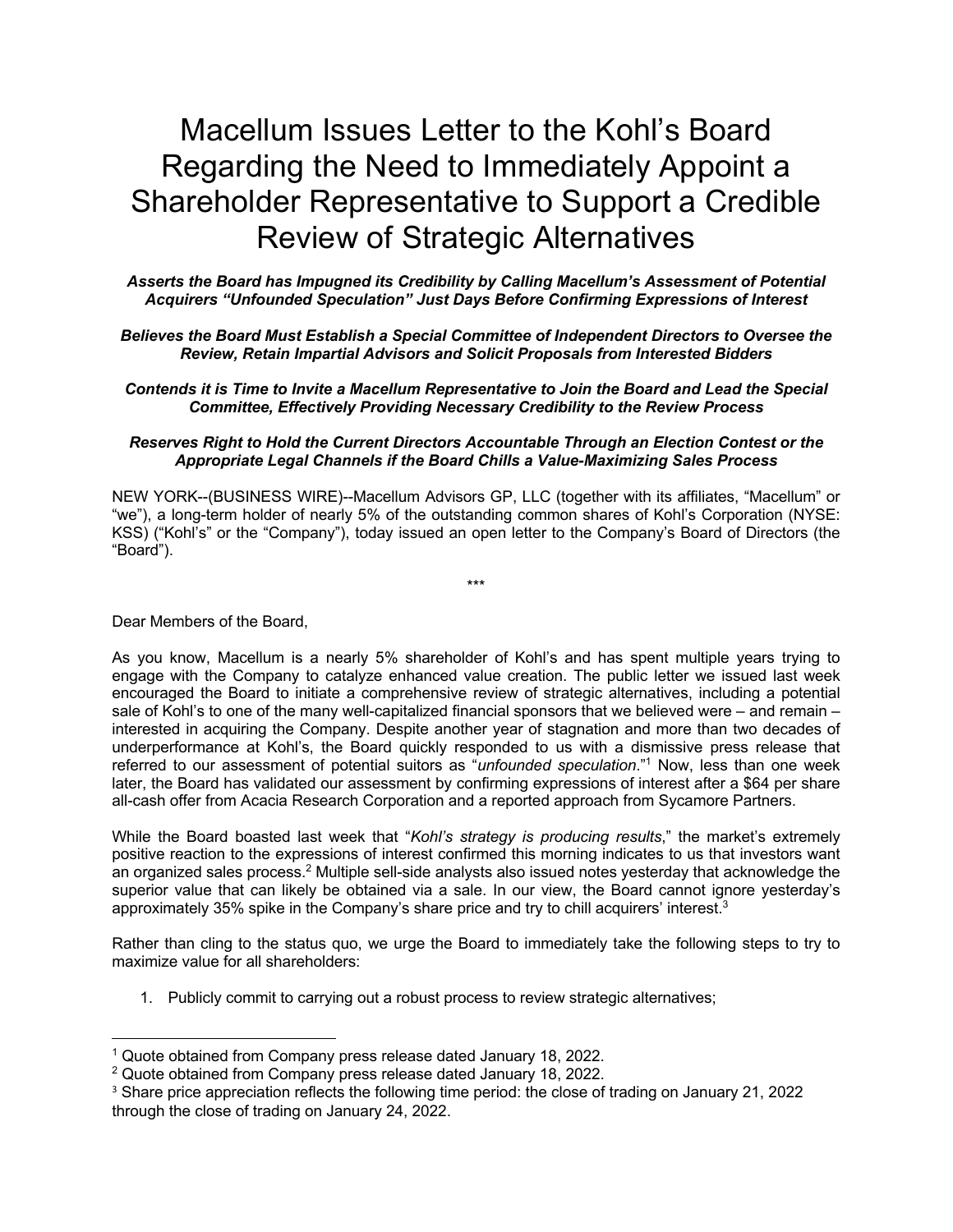- 2. Form a special committee of independent directors to oversee the review, retain advisors and solicit proposals from all interested bidders, and;
- 3. Invite a Macellum representative to join the Board and lead the special committee, effectively providing credibility to the process.

Though we believe Kohl's could be a source of significant value with a significantly refreshed Board, improved execution and an optimized balance sheet, we feel the best risk-adjusted path forward for shareholders right now is a credible and open process to evaluate a full sale of the Company at an attractive premium. We are eager to lend our expertise and support this process if the Board will extend us an invitation without onerous conditions and terms. Candidly, we do not have faith in the current Board to run this process on its own, nor do we believe the Board is capable of objectively evaluating possible bids relative to its historically overly optimistic assessments of management's standalone plans.

In the interest of transparency, we are making this correspondence public. We hope the Board responds to us in a constructive and timely manner. However, we reserve our right to hold the current directors accountable through an election contest or the appropriate legal channels if the Board chills a valuemaximizing sales process.

Sincerely,

Jonathan Duskin Managing Partner Macellum Capital Management

\*\*\*

## **About Macellum**

Macellum Capital Management is an activist investment firm, with deep expertise in the retail and consumer sectors, founded in 2009 by Jonathan Duskin. Macellum invests in undervalued companies that it believes can appreciate significantly in value as a result of a change in corporate strategy or improvements in operations, capital allocation or corporate governance. Macellum's investment team, advisors and network of industry experts draw upon their extensive strategic, operating and boardroom experience to assist companies in designing and implementing initiatives to improve long-term shareholder value. Macellum prefers to constructively engage with management to improve its governance and performance for the benefit of all stockholders. However, when management is entrenched, Macellum has run successful proxy contests to effectuate meaningful change. Macellum has run successful election contests to effectuate meaningful change at many companies, including at The Children's Place Inc., Citi Trends, Inc., Bed Bath and Beyond and Big Lots, Inc. Learn more at www.macellumcapitalmanagement.com.

# **Certain Information Concerning the Participants**

Macellum Badger Fund, LP, a Delaware limited partnership ("Macellum Badger"), together with the other participants named herein, intends to nominate director candidates and file a preliminary proxy statement and accompanying WHITE proxy card with the Securities and Exchange Commission ("SEC") to be used to solicit votes for the election of its slate of highly-qualified director nominees at the 2022 annual meeting of shareholders of Kohl's Corporation, a Wisconsin corporation (the "Company").

MACELLUM BADGER STRONGLY ADVISES ALL SHAREHOLDERS OF THE COMPANY TO READ THE PROXY STATEMENT AND OTHER PROXY MATERIALS AS THEY BECOME AVAILABLE BECAUSE THEY WILL CONTAIN IMPORTANT INFORMATION. SUCH PROXY MATERIALS WILL BE AVAILABLE AT NO CHARGE ON THE SEC'S WEB SITE AT HTTP://WWW.SEC.GOV. IN ADDITION, THE PARTICIPANTS IN THIS PROXY SOLICITATION WILL PROVIDE COPIES OF THE PROXY